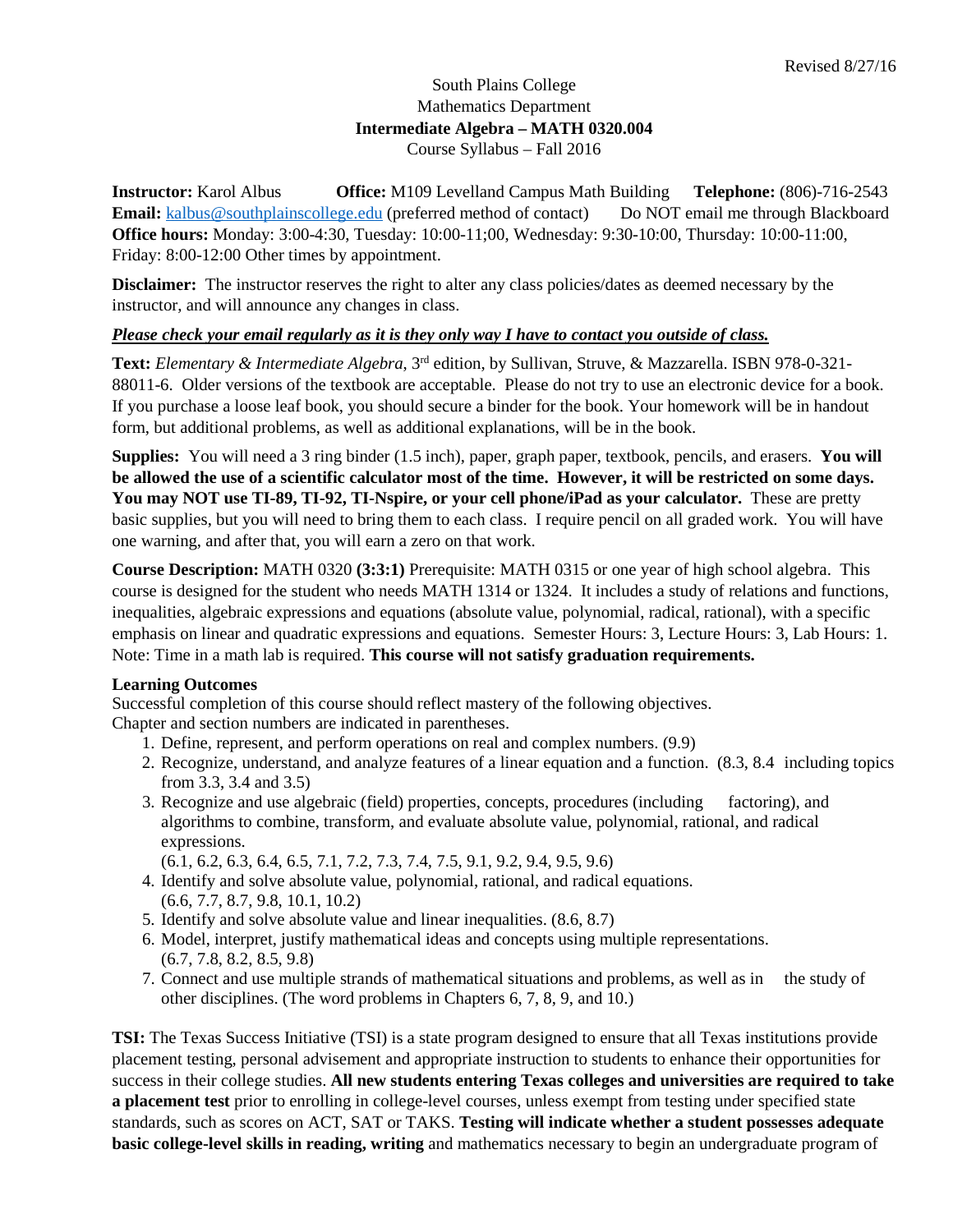# study. **If testing indicates a need for building certain skills in any or all of the skill areas, students will be required to enroll in and successfully complete the developmental programs.**

**Attendance:** Attendance and effort are the most important activities for success in this course. Records of your attendance are maintained throughout the semester. If your lack of attendance (i.e., excessive absences) is determined by the instructor to put you at risk of failing the course, you may be dropped from the class with an For X as a final grade. **Excessive absences consist of four consecutive or 5 cumulative days.** Leaving early and being tardy will be considered ½ absence. Sleeping in class constitutes an absence. If you unfortunately happen to incur an absence, please contact the instructor by email, another student or refer to the syllabus to complete the assignment before the next class. Please read the "Drops and Withdrawals" policies in the current South Plains College catalog. **Late homework and makeup quizzes are not an option.** I will drop 4 daily grades which may include zeros from absences. Make ups for Exams will only be provided under extreme, documented circumstances. If at all possible, the instructor should be notified prior to the exam day.

**Assignment Policy:** Homework will be assigned at each class meeting. The homework is not a tool by which I torture you, but rather an opportunity for you to practice the skills presented in class which you will be responsible to demonstrate on a quiz the following class period. If you are interested in passing the class, you will need to do well on the quizzes. To do well on the quizzes, you will need to complete the homework. No late assignments will be accepted. You should show all work when doing homework. Simply writing the problem and the answer from the back of the book is not "doing homework." Using a solutions manual or an app that shows you the steps, and copying them down is NOT "doing homework." **Remember your effort is key to your success. You have to focus your effort on being able to complete the problems on a quiz without any outside resources.** You will turn in your homework when you take a quiz. 50% of your grade will be from the homework and 50% from the quiz.

**Grading:** Daily work (homework, quizzes and notebook) will be 16% of your final grade. You can expect 4 major exams (16% each), and a cumulative final exam that will count 20%. Your final average in the course will determine the letter grade posted on your transcript. The scale used is: A (90-100%), B (80-89%), C (70-79%, D (60-69%), F (0-59%). **In order to advance to College Algebra you must earn at least a C.**

**Grade Reporting:** Grades will be posted on blackboard. If you think I have recorded a grade incorrectly, please notify me immediately. I keep a hard copy of my grades and will be glad to check it.

**Phones and other electronics:** All electronic devices are inappropriate. Suspected use will earn you a zero for that day's quiz / homework. If you use an electronic device (cell phone, iPad, iPod, headphones) during an exam, you will earn a zero on the exam and may be dropped from the course. Do not use a phone or iPad as a book.

**Test days:** Test days are very serious days. **Once you begin the exam, you will not be allowed to leave the classroom until the exam is submitted for grading.** Use the restroom before class and bring plenty of sharp pencils Use of electronics on an exam day earns you a zero on the exam and possible dismissal from the course.

## **Where to Get Help:**

- Me! –I am available by appointment. Email is a great way to contact me much faster than phone calls and messages. Sometimes I can help on email if you will send a photo of the problem you are doing. Even if I am not in the office, I can work the problem, take a photo and send back. You CANNOT ask for #35 – I won't have my book with me.
- Free tutoring and video tapes are available in M116 on the Levelland campus. The hours for tutors are posted by that door and I will post it on blackboard as it becomes available to me. Digital versions of the videos are available on YouTube. I will post the links to these videos on Blackboard. Occasionally I will post helpful items on blackboard such as solution sets. **If you are not familiar with Blackboard, you should become familiar**. The login and password should be the same as your MySPC.
- Your book is a great resource and it is already purchased!
- You can also seek videos from [www.patrickjmt.com](http://www.patrickjmt.com/) and [www.khanacademy.org](http://www.khanacademy.org/) or others.
- **I also strongly recommend forming study groups so that you can work with others. Networking is an essential tool both in the classroom and in the workforce.**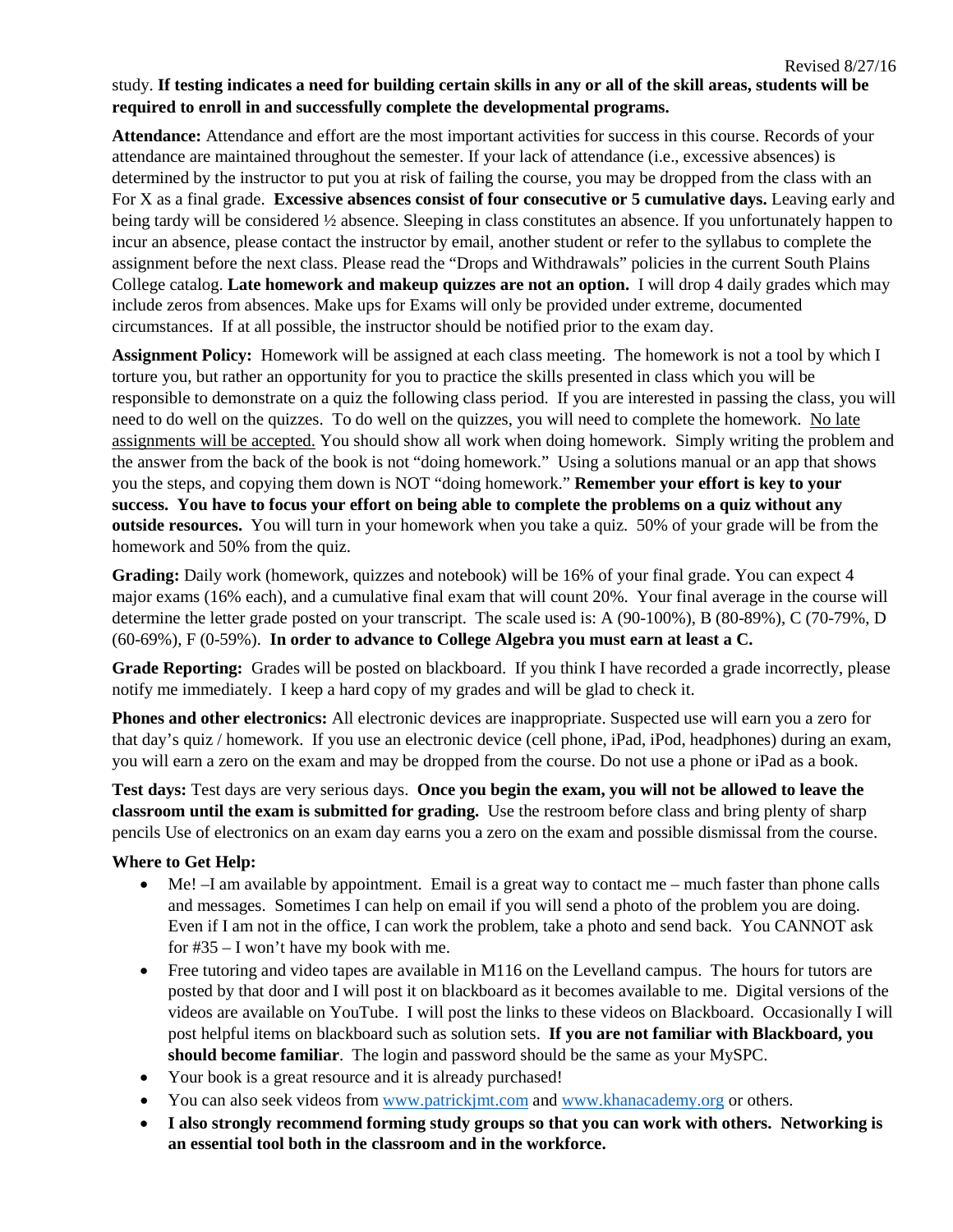*You should expect to spend as much time outside of class as you do in class practicing homework problems and studying. The goal is for you to acquire the skills necessary to be successful in your next MATH course that will earn you College Credit and fulfill part of your graduation requirements. I WILL NOT send you to the next course if you cannot demonstrate that you have those skills*.

**Religious Holy Days:** In accordance with Section 51.911, Texas Education Code, South Plains College will allow a student who is absent from class for the observance of a religious holy day to take an examination or complete an assignment scheduled for that day within seven (7) calendar days after the absence. Students are required to file a written notification of absence with each instructor within the first fifteen (15) days of the semester (Monday, September 19, 2016) in which the absence will occur. Forms for this purpose are available in the Student Services Office along with instructions and procedures. "Religious holy days" means a holy day observed by a religion whose place of worship is exempt from property taxation under Section 11.20, Tax Code. (copied from current South Plains College catalog)

**Diversity Statement:** In this class, the teacher will establish and support an environment that values and nurtures individual and group differences and encourages engagement and interaction. Understanding and respecting multiple experiences and perspectives will serve to challenge and stimulate all of us to learn about others, about the larger world and about ourselves. By promoting diversity and intellectual exchange, we will not only mirror society as it is, but also model society as it should and can be. (copied from current South Plains College Faculty Handbook)

**Disabilities Statement:** Students with disabilities, including but not limited to physical, psychiatric, or learning disabilities, who wish to request accommodations in this class should notify the Disability Services Office early in the semester so that the appropriate arrangements may be made. In accordance with federal law, a student requesting accommodations must provide acceptable documentation of his/her disability to the Disability Services Office. For more information, call or visit the Disability Services Office at Levelland Student Health & Wellness Center 806-716-2577, Reese Center (also covers ATC) Building 8: 806-716-4675, Plainview Center Main Office: 806-716-4302 or 806-296-9611.

**Academic Honesty:** You are expected to uphold the ideals of academic honesty. All work that is graded must be your own. This policy applies to all work attempted in this course. If this policy is violated the student will receive an F for the assignment and will be dropped with an F. For more details on what is considered cheating, see the South Plains College catalog.

**Equal Opportunity**: South Plains College strives to accommodate the individual needs of all students in order to enhance their opportunities for success in the context of a comprehensive community college setting. It is the policy of South Plains College to offer all educational and employment opportunities without regard to race, color, national origin, religion, gender, sexual orientation, disability, or age.

**Communication Skills:** effective development, interpretation, and expression of ideas through written, oral, and visual communication.

Develop, interpret, and express ideas through written communication

Develop, interpret, and express ideas through oral communication

Develop, interpret, and express ideas through visual communication

**Critical Thinking**: creative thinking, innovation, inquiry, analysis, evaluation, and synthesis of information. Generate and communicate ideas by combining, changing, and reapplying existing information Gather and assess information relevant to a question

Analyze, evaluate, and synthesize information

**Empirical and Quantitative Competency Skills:** the manipulation and analysis of numerical data or observable facts resulting in informed conclusions.

Manipulate and analyze numerical data and arrive at an informed conclusion Manipulate and analyze observable facts and arrive at an informed conclusion